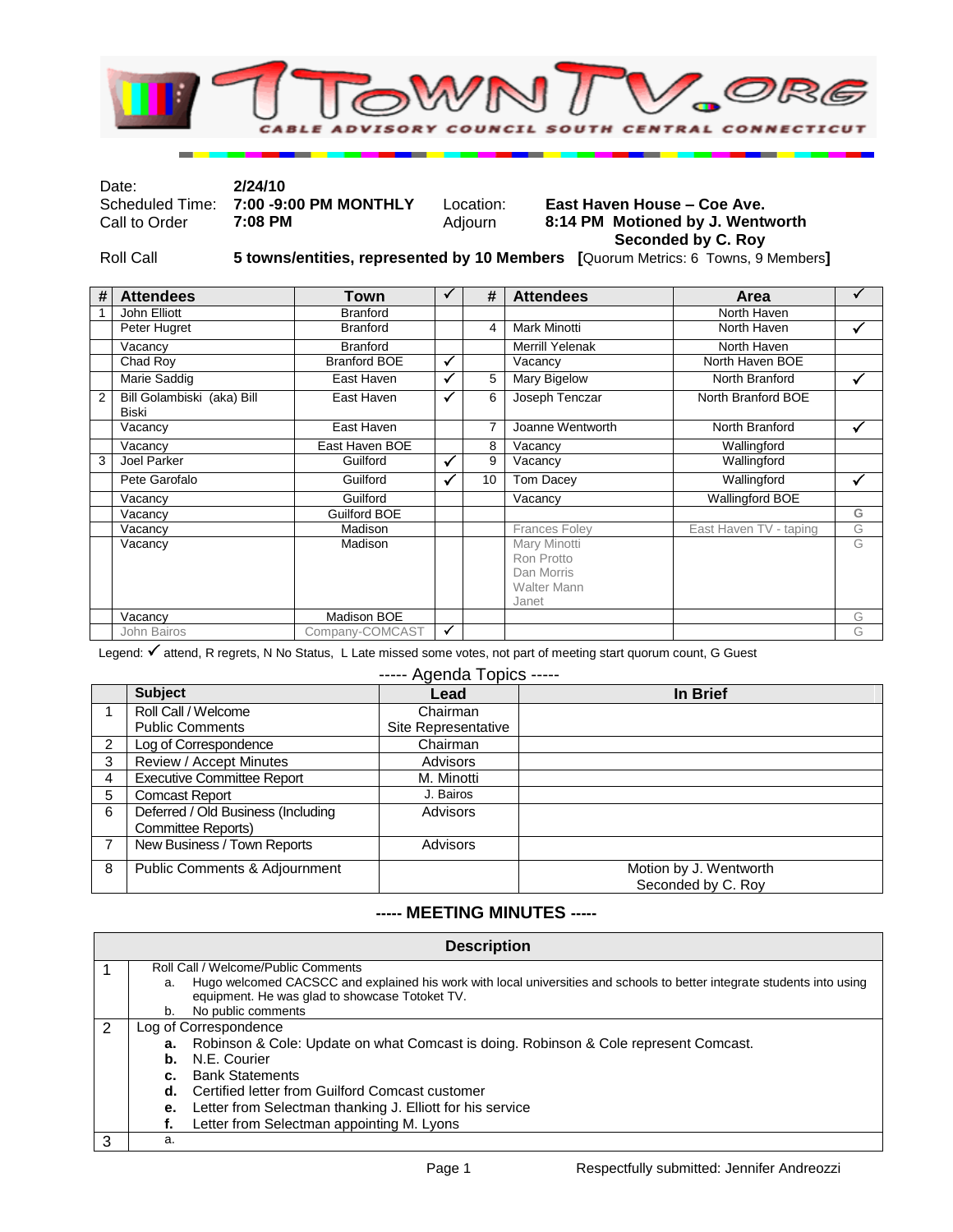

| $\overline{4}$ |          | <b>Executive Report:</b>                                                                                                                                                                                                                     |
|----------------|----------|----------------------------------------------------------------------------------------------------------------------------------------------------------------------------------------------------------------------------------------------|
|                | а.       | Chairman's Report: J. Elliott will no longer be a member; M. Lyons will be the replacement member. W. Mann                                                                                                                                   |
|                |          | has her contact information. Chad Roy was reappointed as of January 1, 2011 for the duration of 2 years. The                                                                                                                                 |
|                |          | DPUC Report has been filed, even though the checkbook has had a few problems; a hard copy was mailed                                                                                                                                         |
|                |          | the Chairman M. Minotti has the receipt for the postage. The insurance renewal runs out on March 1, 2011,                                                                                                                                    |
|                |          | and M. Minotti will be going to Guilford on February 25, 2011; Chairman Minotti would like to see more                                                                                                                                       |
|                |          | representation from Wallingford and Guilford.                                                                                                                                                                                                |
|                | b.       | Treasurer's Report: DPUC report required accounting of financial activities and the checkbook encountered                                                                                                                                    |
|                |          | some problems; M. Minotti assisted T. Dacey with the work; the balance is even and where it is expected to                                                                                                                                   |
|                |          | be; North Branford's insurance payment was received and North Haven will be pro-rated; The main question<br>is where WPAA's 2010 insurance payment is, M. Minotti will be looking through past documents and re-check                        |
|                |          | for its location; December 31, 2010 Total of CD and Checking combined: 17,335.67; As of February 24, 2011:                                                                                                                                   |
|                |          | checking: 2,845.12 CD: \$14,589.98; Switching of permitted check signers has been changed and updated;                                                                                                                                       |
|                |          | IRS form, says E. Saddig, does not have to be filed for CACSCC because they are under the \$25,000                                                                                                                                           |
|                |          | threshold; Discussion about 1099 form decides that all need to file 1099s.                                                                                                                                                                   |
|                | c.       | Vice Chair's Report: Bylaws: CACSCC is incorporated, other than many other councils, which may be why                                                                                                                                        |
|                |          | CACSCC bylaws are so different. The question of needing to be incorporated arises and E. Saddig                                                                                                                                              |
|                |          | recommends staying incorporated for legal reasons. The Bylaw Committee will reconvene and try to trim                                                                                                                                        |
|                |          | down the bylaws to be more reasonable and updated; W. Mann has handed in North Haven's documents to                                                                                                                                          |
|                |          | M. Bigelow - Madison, N. Branford, and Guilford have not handed theirs in.                                                                                                                                                                   |
| 5              |          | <b>COMCAST REPORT</b>                                                                                                                                                                                                                        |
|                |          | a. Comcast OnDemand has more programming that is free. There is now a tab for Missing Children that will help<br>local law enforcement to find local children that have been missing.                                                        |
|                | b.       | Upgrading of Branford system infrastructure has been ongoing since last fall with other CACSCC towns. The                                                                                                                                    |
|                |          | plan is in its second phase with its North Branford and Guilford infrastructure. Between 7am to 5pm there may                                                                                                                                |
|                |          | be slight disruptions in viewings for customers. This will provide better service and HD channels.                                                                                                                                           |
|                |          | c. CPTV4U and Oprah Network are two of the newer channels offered with the basic channel and a digital box.                                                                                                                                  |
|                | d.       | Comcast sent out notices with updated pricing. Copies were handed out during the meeting to CACSCC                                                                                                                                           |
|                |          | members and guests.                                                                                                                                                                                                                          |
|                | е.       | Letter from Madison customer describes a situation where XFinity had completed fiber optic work in their                                                                                                                                     |
|                |          | neighborhood but their service has been pixilated and inconsistent. Many calls were placed and multiple<br>technicians were dispatched and the problem was fixed on the fourth technician visit for the duration of two                      |
|                |          | weeks. There was a charge for a missing amplifier and the customer went to a Comcast location and                                                                                                                                            |
|                |          | requested a meeting with a supervisor. A technician arrived without a supervisor, which the customer was                                                                                                                                     |
|                |          | unhappy about, but the technician checked with the customer's neighbor, who has the same viewing                                                                                                                                             |
|                |          | problems. The technician was unable to find an amplifier. The customer sent the letter asking for assistance                                                                                                                                 |
|                |          | in resolving this issue. Chairman M. Minotti gave the letter to J. Bairos.                                                                                                                                                                   |
|                | f.       | Pointed out that this council has no influence over U-Verse and that the council has to jurisdiction over its                                                                                                                                |
|                |          | topic.<br>Old Business/Review of Next Steps                                                                                                                                                                                                  |
| 6              | а.       | None.                                                                                                                                                                                                                                        |
| 7a             | Minutes: |                                                                                                                                                                                                                                              |
|                | b.       | Minutes tabled to next meeting. See Motions for details.                                                                                                                                                                                     |
|                | c.       | CACSCC Website: Currently on a free site: www.7townstv.webs.com. Chairman Minotti does believe that a new site, not a                                                                                                                        |
|                |          | free one, is needed for the future and has the idea to use some money from the CD to use on getting an updated website<br>and having it maintained. An estimate was obtained and E. Saddig believes that it could become a bid process where |
|                |          | vendors can place bids and CACSCC can decide at a later date which is the best choice. E. Saddig raises idea if there will                                                                                                                   |
|                |          | be a penalty for removing funds from the CD. The CD has rolled already. E. Saddig suggest the creation of a council to                                                                                                                       |
|                |          | make the website decision once the bid process begins. The site should not be interactive, just general information, links,                                                                                                                  |
|                | d.       | bylaws, minutes, contacts, Comcast Reports, etc.<br>Location Issues: East Haven should have been in February 2011, so their location has been moved to the next meeting.                                                                     |
|                |          | The April 28, 2011 meeting will be in East Haven at ETV. GCTV will be the annual meeting on June 23, 2011. BCTV will be                                                                                                                      |
|                |          | the August meeting. North Haven will be October meeting. December will be the December 15, 2011 meeting.                                                                                                                                     |
|                | е.       | Copy of P. Garofalo's letter is needed for the council.                                                                                                                                                                                      |
|                | f.       | Madison needs to get back into the fold; J. Wentworth offers to contact the selectman. Most towns still need                                                                                                                                 |
|                |          | members for the Board of Education and East Haven needs to fill their empty spot. M. Minotti recommends                                                                                                                                      |
|                | g.       | the towns speak to their selectman to enlist their assistance.<br>The council's rainy day fund was discussed after speaking about the amount in the bank. An idea of setting                                                                 |
|                |          | up scholarships or a fund was suggested, but E. Saddig points out that it has taken 18 years to get to this                                                                                                                                  |
|                |          | point and that if the money is spent it will take a long period of time to recuperate. M. Minotti believes                                                                                                                                   |
|                |          | CACSCC should do a scholarship, even if its small, to reward the PEG communities.                                                                                                                                                            |
|                | h.       | East Haven: Annual meeting was in December and 2 new members have joined the board. All 3 channels are                                                                                                                                       |
|                |          | now on UVerse and streaming live on their website online. The only problem was that channel 18's outgoing                                                                                                                                    |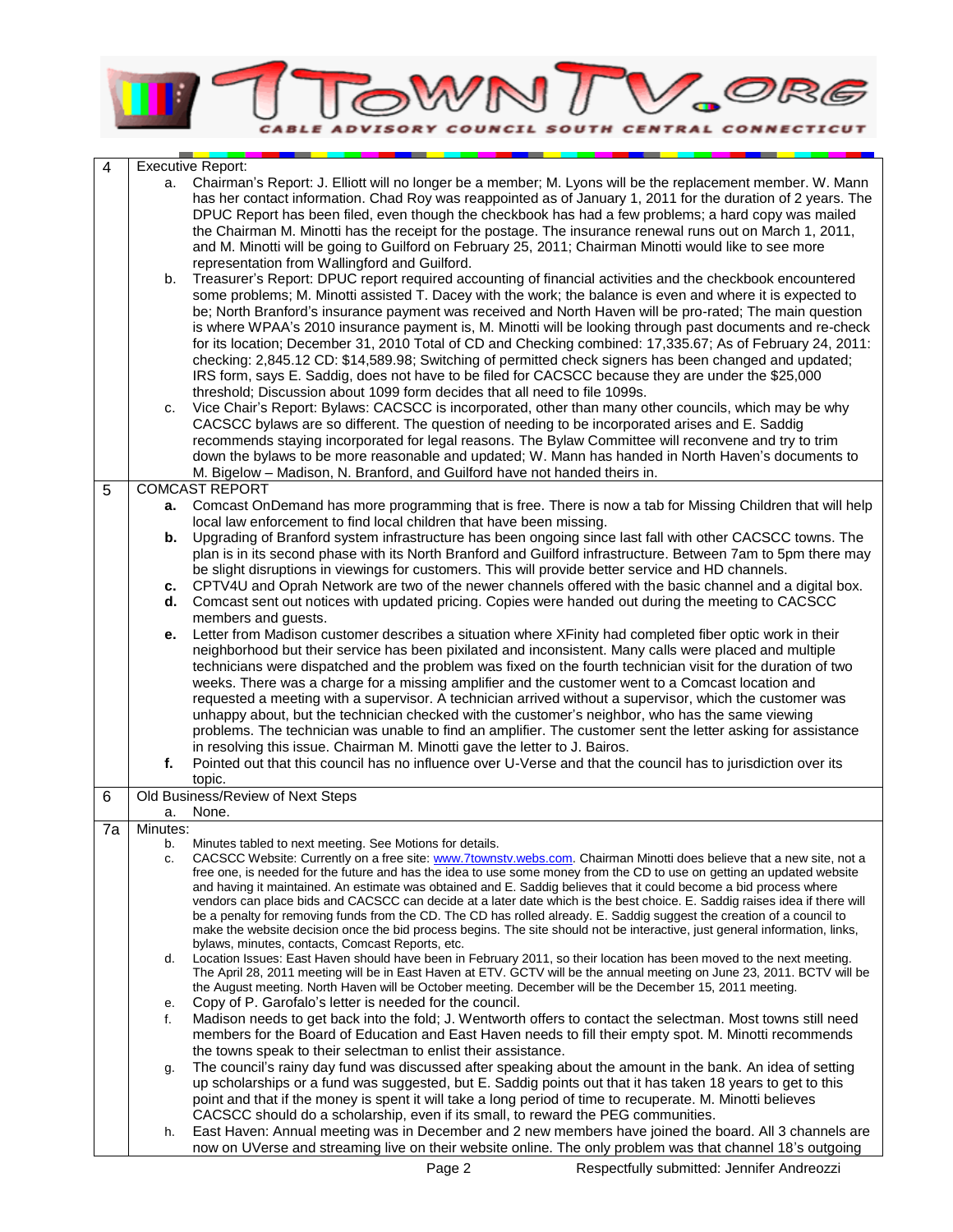

|   |    | signal was upset due to an old piece of equipment - thank to Comcast for assistance in discovering that. A     |
|---|----|----------------------------------------------------------------------------------------------------------------|
|   |    | new part has been ordered and will be installed.                                                               |
|   | i. | NHTV/BCTV: Things are going smoothly and there is nothing of particular interest to point out.                 |
|   | j. | Guilford: Moved to Post Rd. and the facility should be up for UVerse on March 7. They have been streaming      |
|   |    | online already and are getting new cameras. The building is also handicap accessible. They have a new          |
|   |    | program for students that the station manager is running.                                                      |
|   | k. | Totoket: Channel 19 is running thanks to Comcast. Every month there will be short topic of the month in its    |
|   |    | meaning to the rotary airing.                                                                                  |
|   | I. | Wallingford: WPAA has two new shows currently running that are political. One is called 'Citizen Mike' nightly |
|   |    | at 9pm (minus Sundays) and the other is 'On the Edge' and airs periodically throughout the week. Everything    |
|   |    | is up and running at the new location.                                                                         |
|   | m. | E. Saddig asked about the PEG PETA fund and W. Mann says that the money that came in recently is gone.         |
|   |    | The money goes into the general funds. E. Saddig believes that this is harmful to PEGs and is endangering      |
|   |    | PEGs around the country.                                                                                       |
|   | n. | May 5 - 7, 2011: 3 Day Event called Alliance for Community Media for groups from Maryland up to Maine and      |
|   |    | is \$160. W. Mann will send information to M. Minotti who will forward it to the committee.                    |
| 8 |    | <b>Executive Report:</b>                                                                                       |
|   | d. | Chairman's Report: J. Elliott will no longer be a member; M. Lyons will be the replacement member. W. Mann     |
|   |    | has her contact information. Chad Roy was reappointed as of January 1, 2011 for the duration of 2 years. The   |
|   |    | DPUC Report has been filed, even though the checkbook has had a few problems; a hard copy was mailed           |
|   |    | the Chairman M. Minotti has the receipt for the postage. The insurance renewal runs out on March 1, 2011,      |
|   |    | and M. Minotti will be going to Guilford on February 25, 2011; Chairman Minotti would like to see more         |
|   |    | representation from Wallingford and Guilford.                                                                  |
|   | e. | Treasurer's Report: DPUC report required accounting of financial activities and the checkbook encountered      |
|   |    | some problems; M. Minotti assisted T. Dacey with the work; the balance is even and where it is expected to     |
|   |    | be; North Branford's insurance payment was received and North Haven will be pro-rated; The main question       |
|   |    | is where WPAA's 2010 insurance payment is, M. Minotti will be looking through past documents and re-check      |
|   |    | for its location; December 31, 2010 Total of CD and Checking combined: 17,335.67; As of February 24, 2011:     |
|   |    | checking: 2,845.12 CD: \$14,589.98; Switching of permitted check signers has been changed and updated;         |
|   |    | IRS form, says E. Saddig, does not have to be filed for CACSCC because they are under the \$25,000             |
|   |    | threshold; Discussion about 1099 form decides that all need to file 1099s.                                     |
|   | f. | Vice Chair's Report: Bylaws: CACSCC is incorporated, other than many other councils, which may be why          |
|   |    | CACSCC bylaws are so different. The question of needing to be incorporated arises and E. Saddig                |
|   |    | recommends staying incorporated for legal reasons. The Bylaw Committee will reconvene and try to trim          |
|   |    | down the bylaws to be more reasonable and updated; W. Mann has handed in North Haven's documents to            |
|   |    | M. Bigelow - Madison, N. Branford, and Guilford have not handed theirs in.                                     |

| <b>Business</b> | <b>Motion</b>                                                                    | <b>By</b>                            | <b>Vote</b> |
|-----------------|----------------------------------------------------------------------------------|--------------------------------------|-------------|
| Old             | Motion to table December 2010 Minutes Acceptance.                                | J. Wentworth<br>$2^{nd}$ T. Dacey    | Unanimous   |
| Old             |                                                                                  | XX<br>$2^{nd}$ xx                    |             |
| <b>New</b>      | All PEGS, minus WPAA, agree to be on the insurance.                              | J. Wentworth<br>$2^{nd}$ E. Saddig   | Unanimous   |
| <b>New</b>      | Topic of Website to be tabled until next meeting due to M.<br>Yelenak's absence. | T. Dacey<br>$2^{nd}$ J.<br>Wentworth | Unanimous   |
| <b>New</b>      |                                                                                  | 2 <sup>nd</sup>                      | Unanimous   |
| <b>New</b>      |                                                                                  | $2^{nd}$                             | Unanimous   |

## **----- MOTIONS / ACTION ITEMS -----**